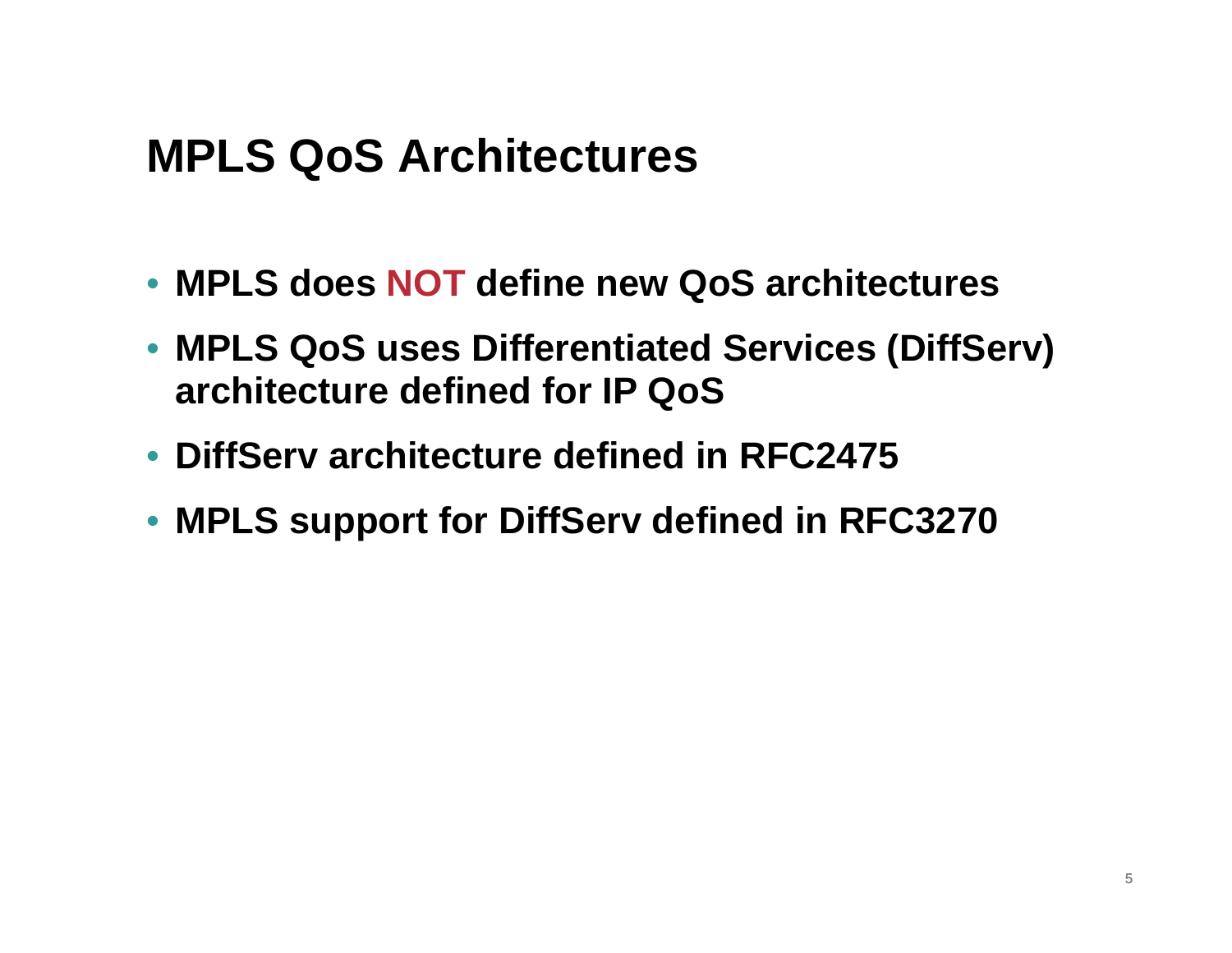## **Differentiated Services Architecture**



#### **Traffic Conditioning Agreement (TCA)**

**Classification/Marking/Policing/Shaping**



**Per-Hop Behavior (PHB) Queuing/Dropping**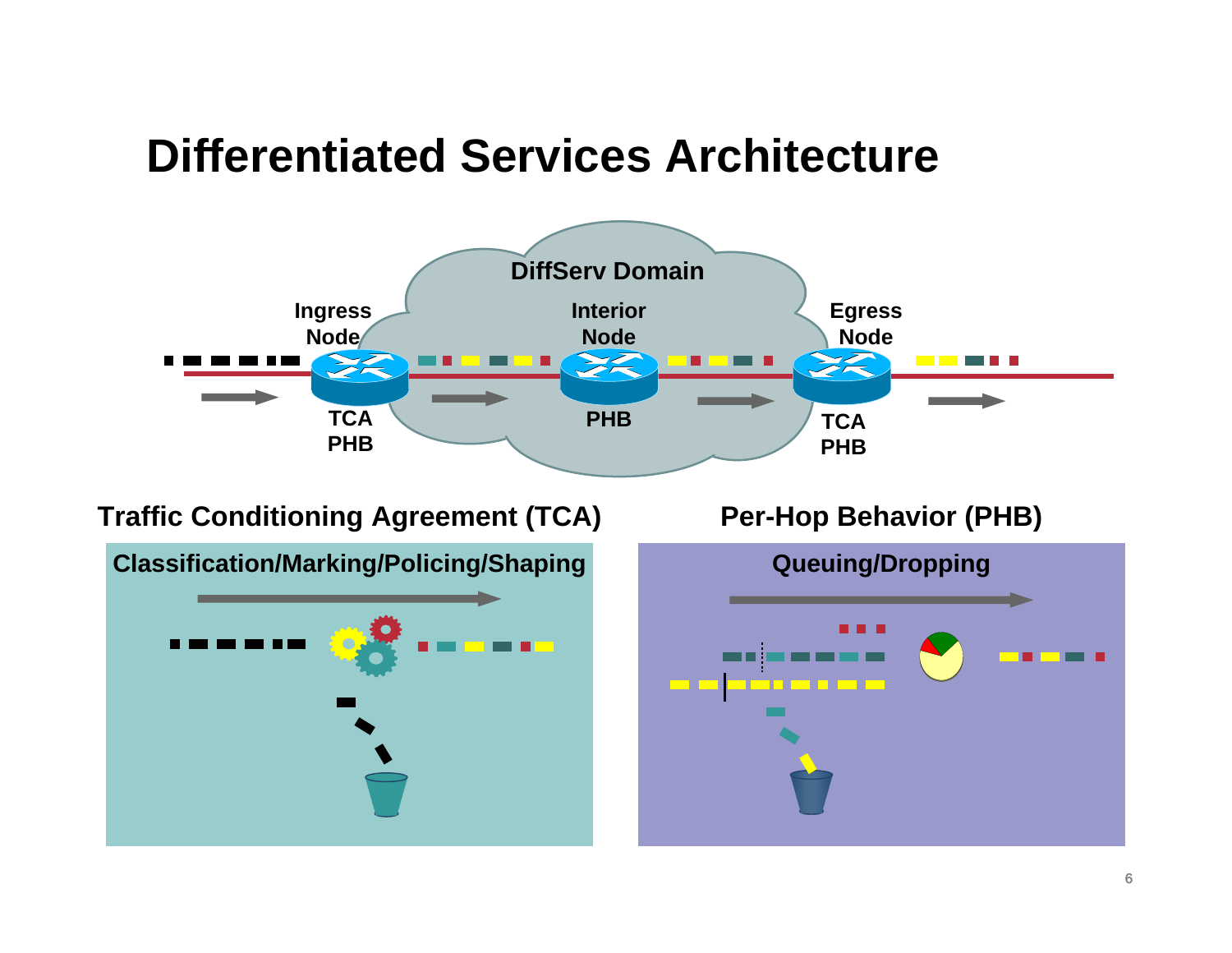### **What's Unchanged in MPLS Support of DiffServ**

- **Functional components (TCA/PHB) and where they are used**
	- **Classification, marking, policing, and shaping at network boundaries**
	- **Buffer management and packet scheduling mechanisms used to implement PHB**
- **PHB definitions**
	- **Expedited Forwarding (EF): low delay/jitter/loss**
	- **Assured Forwarding (AF): low loss**
	- **Default (DF): No guarantees (best effort)**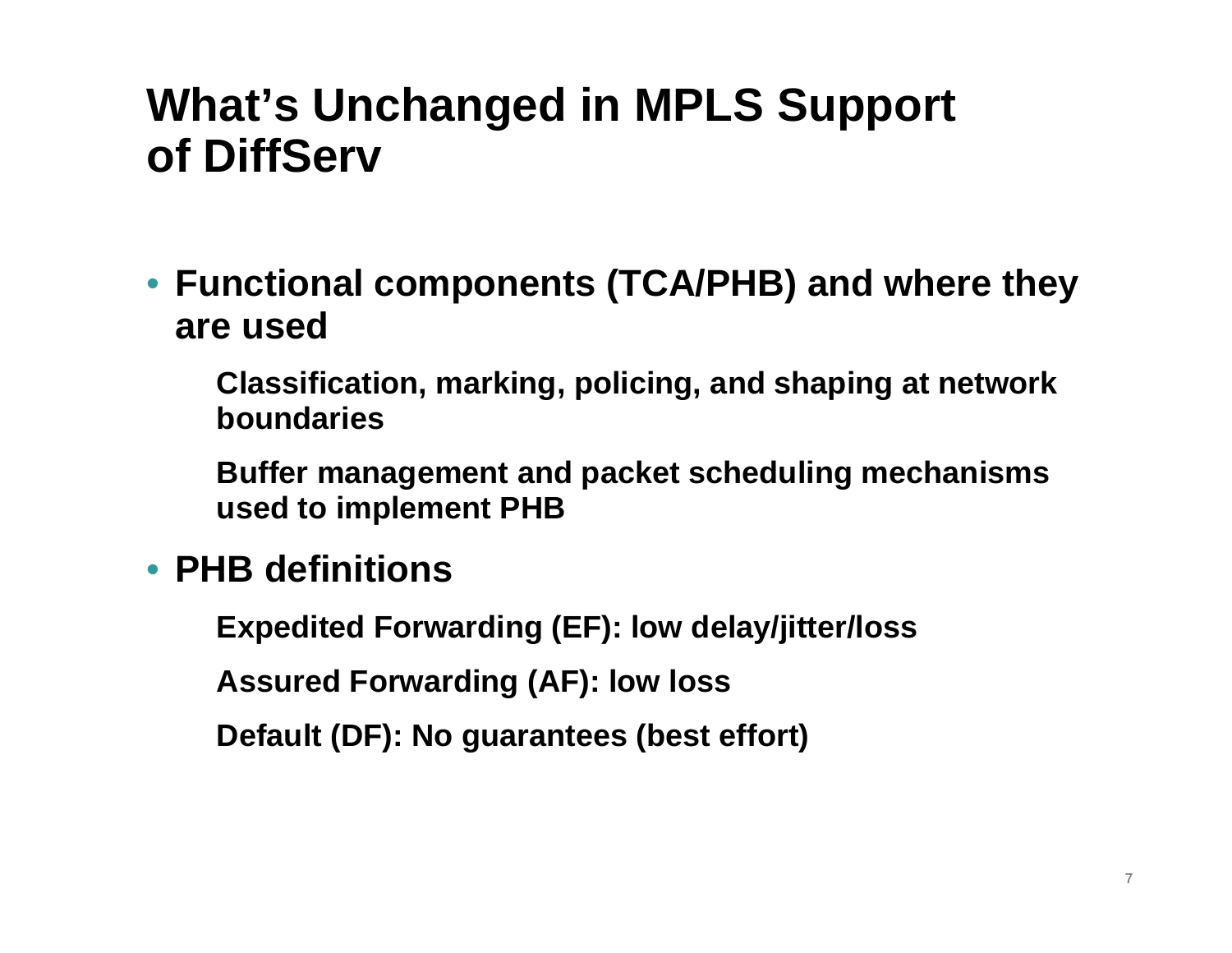## **What's New in MPLS Support of DiffServ**

- **How aggregate packet classification is conveyed (E-LSP vs. L-LSP)**
- **Interaction between MPLS DiffServ info and encapsulated DiffServ info (e.g. IP DSCP)**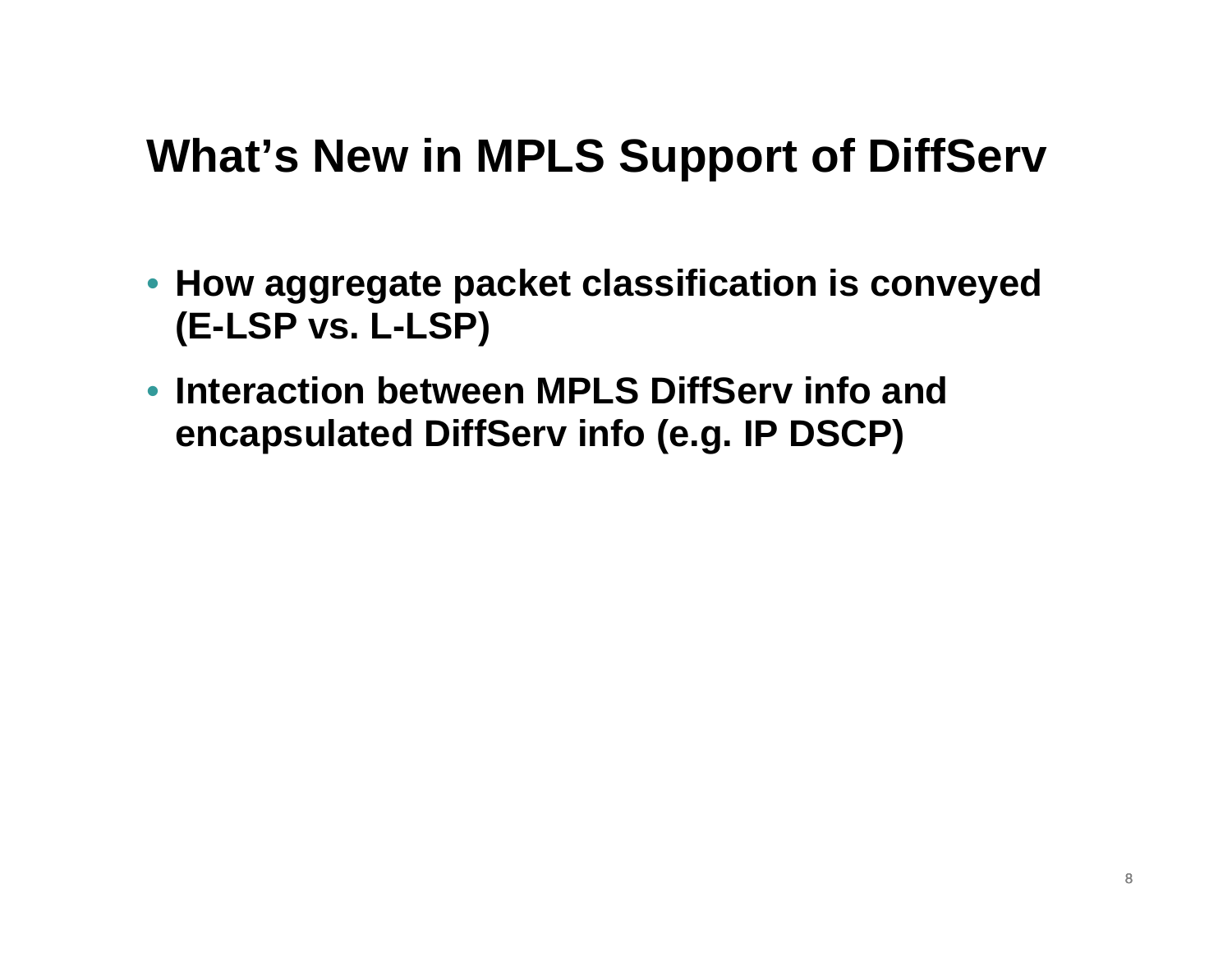# **EXP-Inferred-PSC\* LSP (E-LSP)**



- **Packet Class and drop precedence inferred from EXP (3-bit) field**
- **RFC3270 does not recommend specific EXP values for DiffServ PHB (EF/AF/DF)**
- **Used for frame-based MPLS**

**\*Per-Hop Behavior Scheduling Class**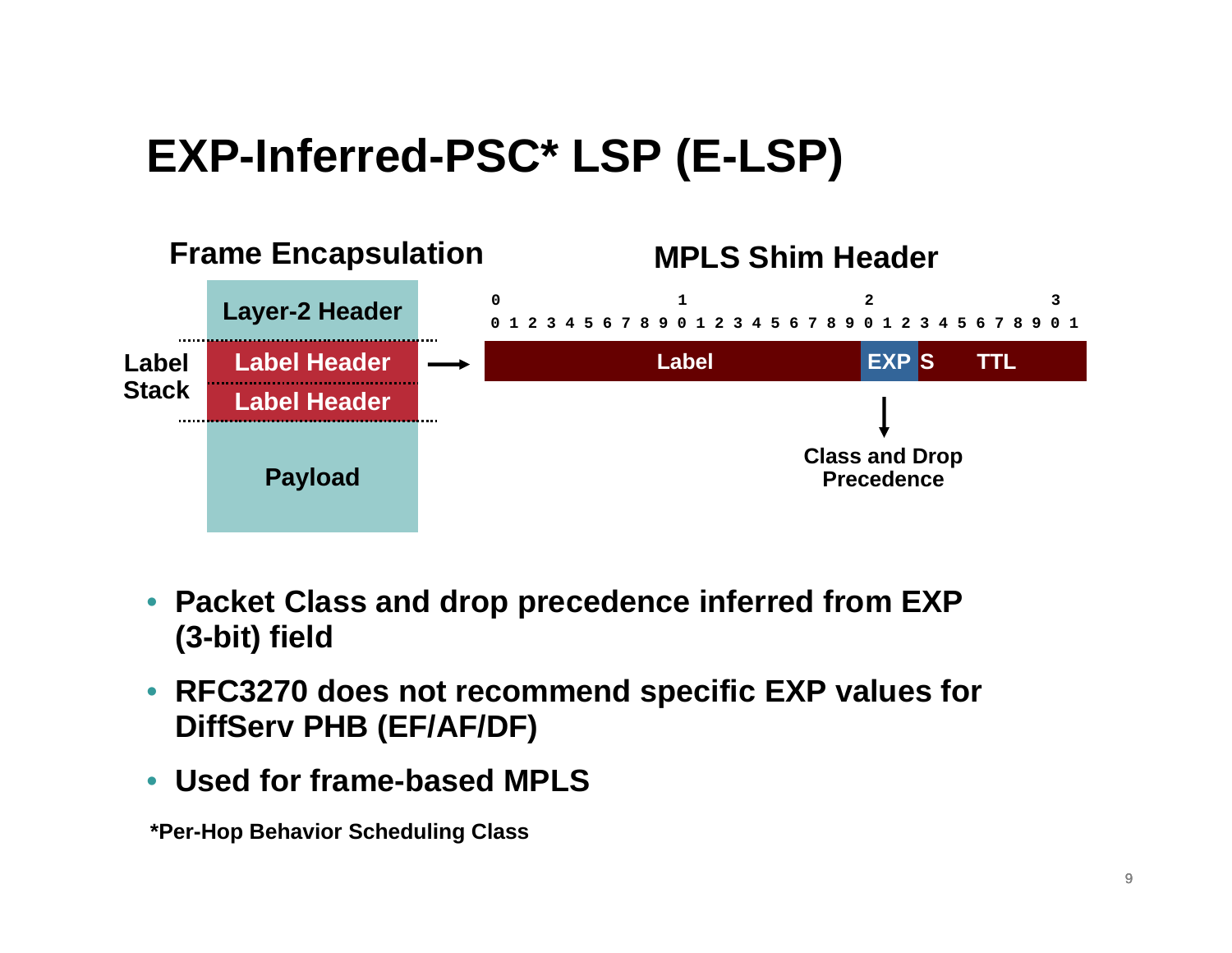# **Label-Only-Inferred-PSC\* LSP (L-LSP)**



- **Packet class inferred from label**
- **Drop precedence inferred from EXP or ATM CLP**
- **Can be used for frame-based and cell-based MPLS**

**\*Per-Hop Behavior Scheduling Class**